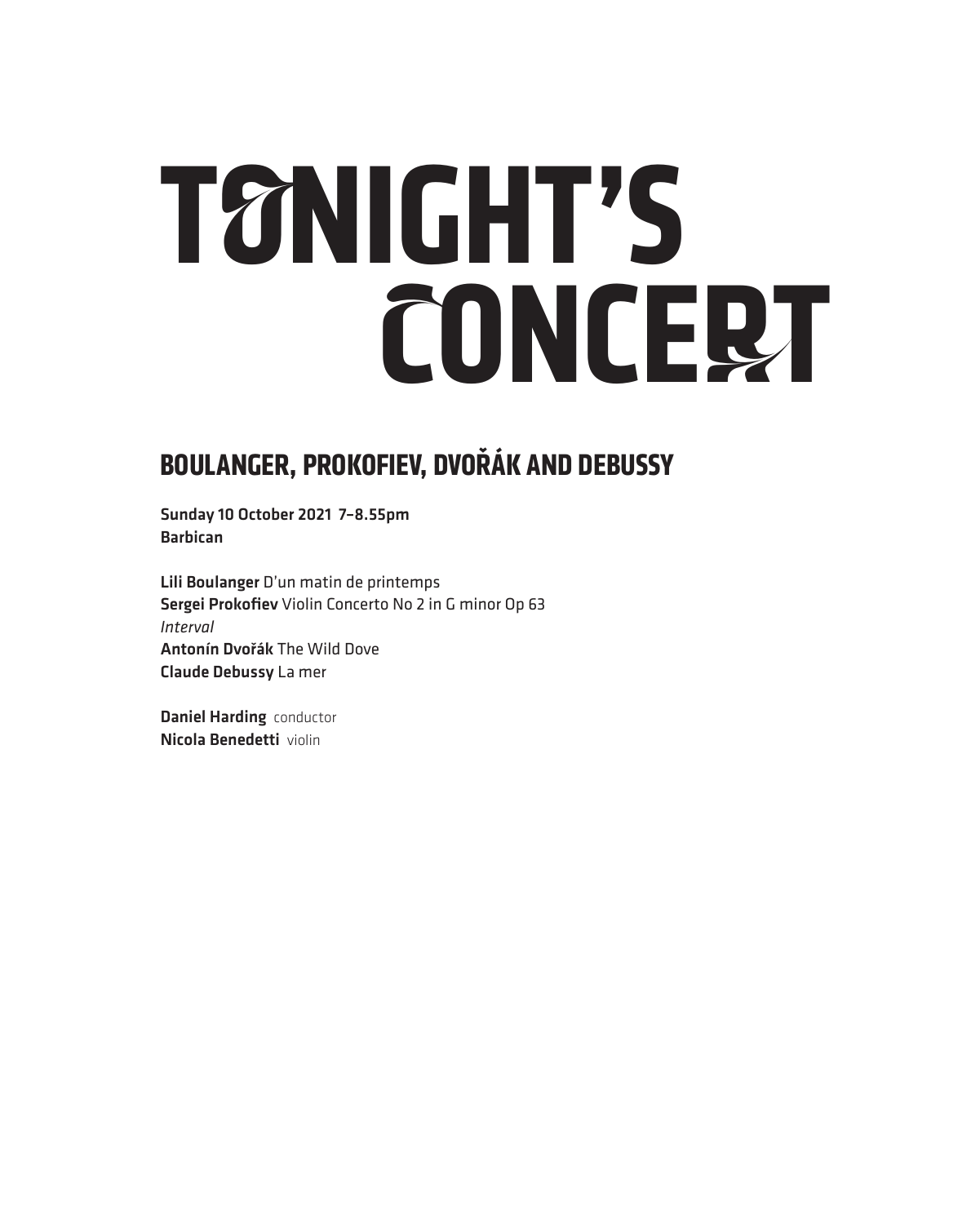3

### Welcome



and piano and orchestrated shortly before her untimely death in 1918. After the interval the LSO performs Dvořák's *The Wild Dove*, one of four symphonic poems influenced by folk-inspired Czech ballads – another of which, *The Golden Spinning Wheel*, we perform with Daniel Harding on Sunday 31 October. The concert concludes with Debussy's *La mer*, his well-known evocation of the many moods and textures of the sea.

This evening is also our Patrons' Supported Concert, at which we celebrate the contribution of our family of Patrons, whose generosity and commitment plays an important role in enabling our music-making in good times and bad. Our sincere thanks to this special group of supporters.

Warm welcome to this evening's<br>
concert, conducted by Daniel Har<br>
It is a pleasure to be joined by Ni concert, conducted by Daniel Harding. It is a pleasure to be joined by Nicola Benedetti, with whom the LSO gave the first live performance of Mark Simpson's remarkable new Violin Concerto in June this year, to great acclaim. Today, in a change to the original programme, Nicola Benedetti will perform Prokofiev's Violin Concerto No 2.

### Kathryn McDowell CBE DL LSO Managing Director

I hope you enjoy tonight's concert, and that you will be able to join us as the 2021/22 season continues. Throughout October we are joined by the distinguished viola soloist, Antoine Tamestit for his much-anticipated LSO Artist Portrait, with two performances at the Barbican on 28 and 31 October. He also curates a complementary chamber series at LSO St Luke's, in partnership with BBC Radio 3, running from 8 to 29 October.

The concert opens with the short tone poem *D'un matin de printemps* by French composer Lili Boulanger, originally conceived for violin

- un matin de printemps
- li Boulanger
- olin Concerto in G minor Op 63
- **rgei Prokofiev**
- **1e Wild Dove**
- ntonín Dvořák
- $Imer$
- aude Debussy

### **E ARTISTS**

### Coming Up

| Thursday 28 October 7pm<br><b>Barbican</b>                                                                                                                                                                                                                                                                                            | <b>ABOUT THE MUSIC AND COMPOSERS</b>                                                                                                                                                                                                                         |
|---------------------------------------------------------------------------------------------------------------------------------------------------------------------------------------------------------------------------------------------------------------------------------------------------------------------------------------|--------------------------------------------------------------------------------------------------------------------------------------------------------------------------------------------------------------------------------------------------------------|
| <b>LSO ARTIST PORTRAIT</b><br><b>ANTOINE TAMESTIT</b><br>Robin Ticciati conducts Brahms' Symphony No 4, and<br>Antoine Tamestit continues his Artist Portrait with<br>Walton's Viola Concerto - music born of youth and age,<br>but united by passion.                                                                                | D'un matin de printemps<br>4<br>Lili Boulanger<br>Violin Concerto in G minor Op 63<br>5<br>Sergei Prokofiev<br>6<br>The Wild Dove<br>$\overline{7}$<br>Antonín Dvořák<br>8<br>La mer<br>9<br><b>Claude Debussy</b>                                           |
| Friday 22 October 12.30pm<br>Jerwood Hall, LSO St Luke's                                                                                                                                                                                                                                                                              | <b>ABOUT THE ARTISTS</b>                                                                                                                                                                                                                                     |
| <b>LSO DISCOVERY</b><br><b>FREE FRIDAY LUNCHTIME CONCERT</b><br>A free, 45-minute informal concert at LSO St Luke's,<br>with introductions from presenter Rachel Leach.<br>Alex Edmundson, LSO Horn, performs music by Bethan<br>Morgan-Williams, Saint-Saëns and Richard Bissill.<br>Wednesday 10 November 6.30pm<br><b>Barbican</b> | Daniel Harding<br>10<br>Nicola Benedetti<br>11<br>The Orchestra<br>12<br>Please switch off all phones. Photography<br>recording are not permitted during the perf                                                                                            |
| <b>HALF SIX FIX</b><br><b>BEETHOVEN EROICA</b><br>A different way to experience the LSO, with introductions<br>from LSO Principal Guest Conductor François-Xavier Roth to                                                                                                                                                             | <b>Editorial Photography</b>                                                                                                                                                                                                                                 |
| Beethoven's 'Eroica' Symphony, an era-defining masterpiece.<br>Thursday 25 November 7pm<br><b>Barbican</b>                                                                                                                                                                                                                            | Ranald Mackechnie, PVDE/Bridgeman Images,<br><b>Simon Fowler</b><br>Print John Good 024 7692 0059<br>Advertising Cabbells Ltd 020 3603 7937                                                                                                                  |
| <b>JANINE JANSEN &amp; MARTIN FRÖST</b><br><b>SALLY BEAMISH DISTANS</b>                                                                                                                                                                                                                                                               | Details in this publication were correct at time                                                                                                                                                                                                             |
| LSO Principal Guest Conductor Gianandrea Noseda conducts<br>a UK premiere written in lockdown, but inspired by the<br>compelling onstage presence of its soloists: Janine Jansen<br>and Martin Fröst.                                                                                                                                 | This publication was produce<br>14001-2004 Environmental M<br>Standards and 95% of the wa<br>during the process is recycled.<br>www.fsc.org<br>МIХ<br>used includes vegetable oil in<br>Paper from<br>chlorine-free pulp and fibre fr<br>responsible sources |
| Iso.co.uk/autumn2021                                                                                                                                                                                                                                                                                                                  | FSC® C115465<br>forests and other controlled s<br><b>Contents</b>                                                                                                                                                                                            |

#### **JANINE JANSEN & MARTIN FRÖST SALLY BEAMISH DISTANS**

### **Contents**

*Please switch off all phones. Photography and audio/video recording are not permitted during the performance.*

This publication was produced to ISO 14001-2004 Environmental Management Standards and 95% of the waste created during the process is recycled. The material used includes vegetable oil inks, elemental chlorine-free pulp and fibre from certified forests and other controlled sources.



Ranald Mackechnie, PVDE/Bridgeman Images, Julian Hargreaves,

- Print John Good 024 7692 0059
- Advertising Cabbells Ltd 020 3603 7937

Details in this publication were correct at time of going to press.



Our Patrons play a vital role in helping us to achieve our ambitions, and enjoy special opportunities to get closer to our music and musicians.

To find out more, please visit lso.co.uk/patrons.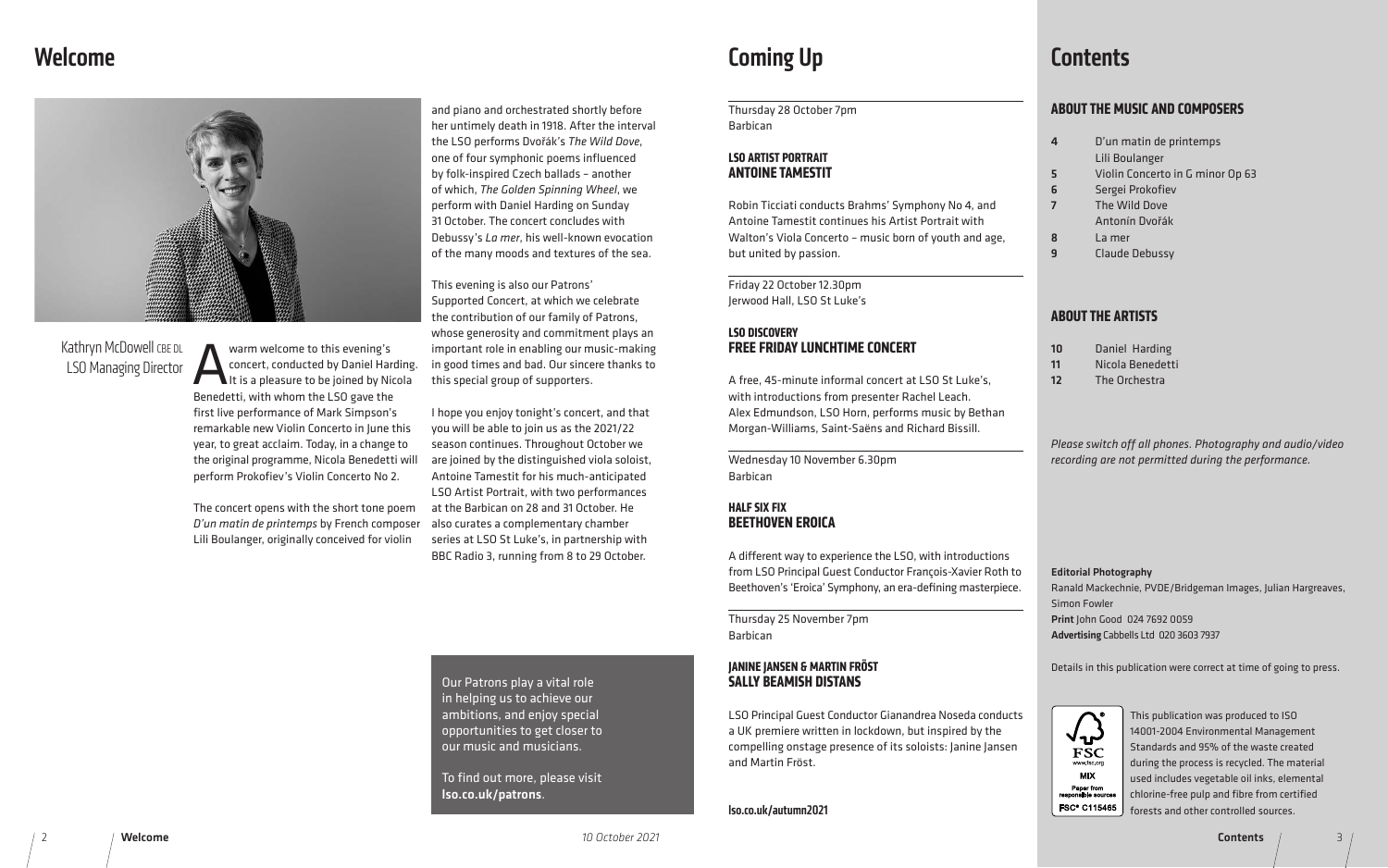### Violin Concerto No 2 in G minor Op 63 Sergei Prokofiev

| ied   | <b>SECOND MOVEMENT</b>                         |
|-------|------------------------------------------------|
|       | Another typical device is the pulsating,       |
| :urn  | arpeggio accompaniment with which              |
| 'n    | Prokofiev underpins the radiant melody         |
| e     | of the slow movement. This movement is         |
| ntly, | perhaps more tranquil and sustained than       |
| he    | his younger self would have allowed.           |
|       |                                                |
|       | <b>FINAL MOVEMENT</b>                          |
| re    | The lyricism is balanced by the tingling       |
| nt    | excitement of the finale, a spikier,           |
|       | rhythmically irregular version of the familiar |
| ed    | 19th-century peasant rondo. Here the           |
| ne    | composer, himself an expert pianist, takes     |
|       | particular care to ensure that his soloist is  |
|       | never swamped. He also goes out of his way     |
|       | to flatter his original audience: the premiere |
|       | took place in Madrid on 1 December 1935 and    |
|       | there's more than a hint of Spanishness in     |
| :he   | the deployment of castanets.                   |
|       |                                                |
| ke    | With the arrival of his wife and children in   |
|       | Moscow the following May, Prokofiev had        |

**Alter almost 20 years of self-imposed**<br>exile in the West, Sergei Prokofiev<br>to Bussia when he accepted a commission exile in the West, Sergei Prokofiev was arranging for a permanent return to Russia when he accepted a commissio to write a violin concerto expressly for the French violinist Robert SoÎtans. Significa the composer chose not to depart from th approachable idiom of his massive workinprogress, the Soviet-sponsored ballet, *Romeo and Juliet*. Despite his stated desi to produce something 'altogether differe from No 1', this second concerto has the same generous lyricism, the same unforc variety of mood, and it maintains the sar exquisite balance between violin and orchestra.

- turned himself into a bona fide Soviet artist. The 'romantic' new concerto could even be taken to mark an appropriate turning point in his creative life.
- There has been some attempt in years gone by to portray the composer as a musical pamphleteer encoding messages of dissent in his music. Those in thrall to this view have detected a parody of the Stalinist
- demand for accessibility in the 'simplified' accompaniment of the slow movement, and an atmosphere of threat in the finale's duet for soloist and bass drum. Whether or not that may be, the Second Violin Concerto
- has a secure place in the repertoire, and, on purely musical grounds, may even be regarded as superior to the five concertos Prokofiev composed for his own instrument.

Programme Notes / 5

 $\overline{\phantom{a}}$ ili Boulanger and her sister Nadia were born in Paris, daughters of a French musician and a Russian princess. Both were encouraged towards music from early childhood by the composer Gabriel Fauré, a close family friend who identified that Lili had perfect pitch when she was only two years old. Lili, a child prodigy, was attending classes at the Paris Conservatoire with her elder sister by the age of five.

#### **FIRST MOVEMENT**

1893 to 1918 (France) Lili Boulanger In Profile

> The work begins, in a show of Prokofiev's subtle and unassuming originality, with t solo violin starting the proceedings on its own. Does this sombre opening truly evol 'the image of the snow-covered plains of Russia' as discerned by Israel Nestyev, Prokofiev's official Soviet biographer? In any case, the seductive second theme is indeed 'one of the mature Prokofiev's most felicitous melodic revelations'. This idea, not a million miles away from some of the love music in *Romeo and Juliet*, is a perfect demonstration of the way Prokofiev's tunes can set out in routine fashion only to 'slip' to a quite unexpected pitch. Whether negotiating the pitfalls of sentimentality or simply avoiding the obvious, the composer will often stretch his melodic line into a harmonic frame that seems arbitrary or disconnected on the page but actually produces, as here, the feeling that his theme has been 'refreshed'.

Ith tragic irony, Lili Boulanger's brief, joyous evocation of a spring morning dated from 1917, while World War I was raging and her own untimely death was just a year away. Suffering from what was probably Crohn's Disease, she learned in 1916 that she would likely have only two years to live.

- 1 Allegro moderato
- 2 Andante assai Allegro
- Andante assai
- 3 Allegro, ben marcato



 $\ddot{C}$ <sub>26 minute</sub>

Programme note by David Gutman

4

Aged 19, in 1913, she enjoyed a celebrated success as the first woman ever to win the Prix de Rome. The coveted composition prize sent its victors to the Villa Medici in Rome for an intensive period of creative work. Boulanger made the most of her stay there, but was already ill with a malady that was termed intestinal tuberculosis, but is thought now to have been Crohn's Disease.

Too much has been made of her as a sickly, ill-fated beauty – a remarkable misrepresentation. Far from matching that archetype, she was a rebellious, alternative, intellectual and energetic young artist, furious that her life would be cut short. Undaunted by her illness, with her sister Nadia she worked to organise efforts to support French soldiers in 1917.

She battled her disease to compose as much as possible in what time she had, dictating her last work, the *Pie Jesu*, to her sister from her sickbed. Her distinctive musical voice possesses charm and melodic invention, but at heart it has a powerful, dark undertow and leans beyond Impressionism towards the modernistic. Boulanger defied fate to complete some 50 works before her death in 1918, at the age of 24.

### **IN BRIEF**

Born 1893, Paris

Died 1918, Mézy-sur-Seine

Musical training Paris Conservatoire

Musical acquaintances Charles Gounod, Gabriel Fauré, Maurice Ravel, Nadia Boulanger (her sister)

Programme note and composer profile by Jessica Duchen

This short tone poem started life as a duo for violin and piano; Boulanger soon adapted it into a trio for flute, violin and piano, then a duet for flute and piano, and finally, early in 1918, the orchestrated version.

*D'un matin de printemps* has a sibling work: the contrasting, somewhat funereal *D'un soir triste* (Of a Sad Evening). The pair share a main theme, but together may show two opposing sides of the composer's own character. They were the last orchestral pieces Boulanger completed alone; as her strength failed, she was obliged to rely on her sister, Nadia, to help commit her music to the page.

The music is highly characteristic of Boulanger's style: forthright, yet harmonically ambiguous, bearing clear influences from both Fauré and Debussy. Indeed, the opening theme seems a fresh and extrovert cousin to the flute line that begins the *Prélude à l'après-midi d'un faune*. Rhythms are sharp and spirited, outlines cleanly etched, yet the harmonies are restless and malleable, often turning to the shadowy. The piece falls into three parts with a sensuous central section marked 'mystérieux, expressif, rubato' before the dancelike principal idea returns.







# D'un matin de printemps

### Lili Boulanger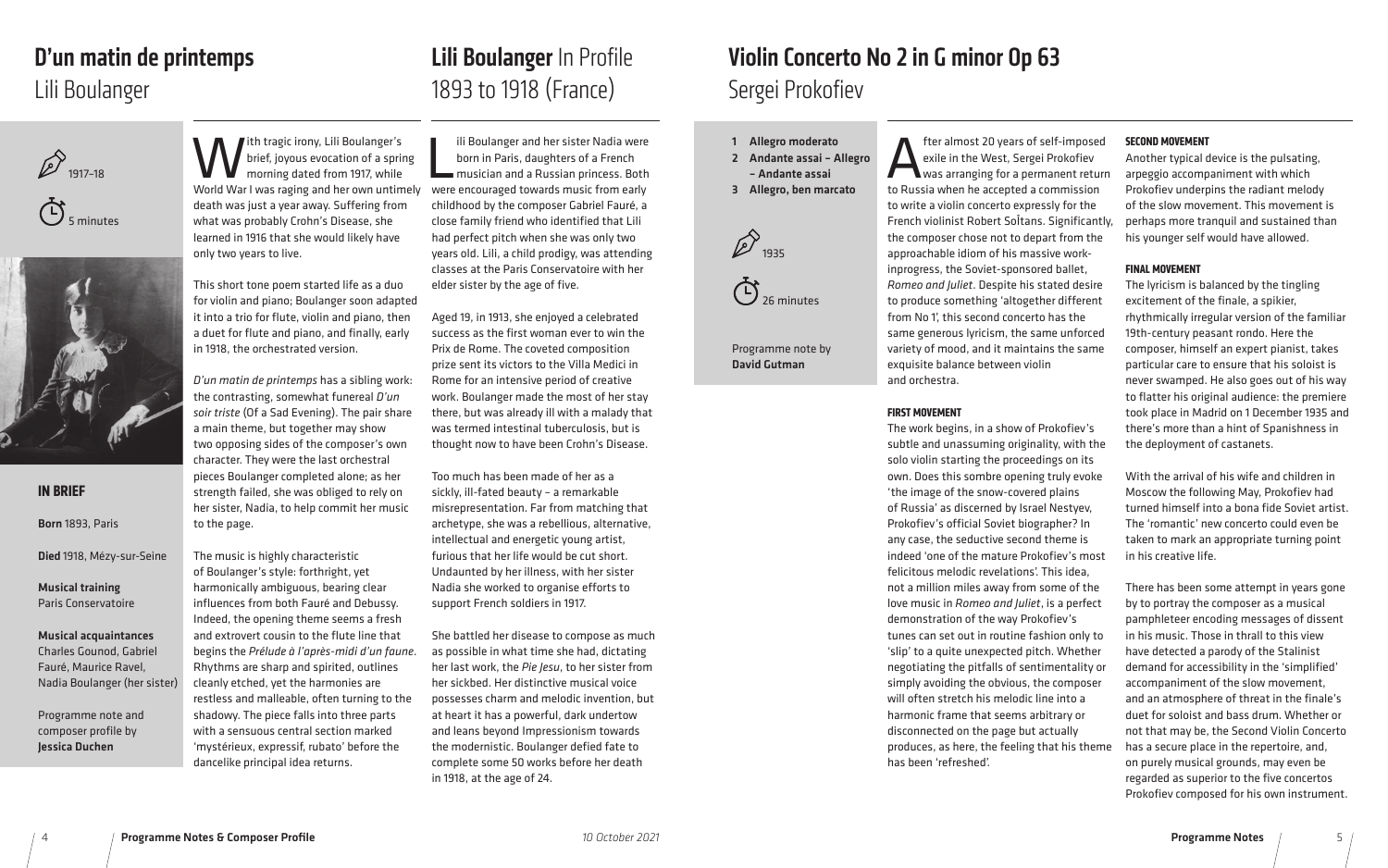# Sergei Prokofiev In Profile 1891 (Ukraine) to 1953 (Russia)

Engagements as a recitalist and concerto soloist brought Prokofiev to a wide audience in Europe and the US, and he was in great demand to perform his own Piano Concerto No 3. The ballet *Romeo and Juliet* and the score for Feinzimmer's film *Lieutenant Kijé* were among Prokofiev's first Soviet commissions, dating from the early 1930s. Both scores were subsequently cast as concert suites, which have become cornerstones of the orchestral repertoire.

'The Fifth Symphony was intended as a hymn to free and happy Man, to his mighty powers, his pure and noble spirit.' Prokofiev's comments, written in 1944 as the Russian army began to march towards Berlin, reflected his sense of hope in the future.

Sergei Prokofiev was born in the<br>Ekaterinoslav province of the U<br>and was encouraged to study m<br>from an early age by his mother a keep Ekaterinoslav province of the Ukraine, and was encouraged to study music from an early age by his mother, a keen amateur pianist. The young Sergei showed prodigious ability as both composer and pianist, gaining a place at the St Petersburg Conservatory at the age of 13 and shortly thereafter acquiring a reputation for the uncompromising nature of his music. According to one critic, the audience at the 1913 premiere of the composer's Second Piano Concerto were left 'frozen with fright, hair standing on end'.

> Sadly, his later years were overshadowed by illness and the denunciation of his works as 'formalist' by the Central Committee of the Communist Party in 1948.

The poet Karel Jaromír Erben was a<br>popular figure in Bohemia in the mid-<br>to late-19th century. The revival of<br>the Czech language was already well under he poet Karel Jaromír Erben was a popular figure in Bohemia in the midto late-19th century. The revival of way when his collection of ballads *Kytice*  (Bouquet) was published in 1853. Containin twelve (later 13) poems based on Czech folk literature, it was an immediate success. Antonín Dvořák was well acquainted with Erben's poetry, and throughout his time in America (1892–95) he toyed with the idea of writing orchestral works based on poems from *Kytice*. However, it was not until he returned home to Bohemia that these idea would take shape. In 1896 he penned no fewer than four symphonic poems based on Erben's ballads.

**The Wild Dove was the last of the four Kytic** symphonic poems to be completed. It tells moral and tragic tale, of a young woman wh poisons her first husband but fakes great grief at his funeral. She soon falls in love with another man and marries him shortly afterwards. However, her conscience cannot bear it when a wild dove alights in a tree above the grave of her dead husband and coos piteously and endlessly. Weighed dow with guilt, she finally commits suicide.

He left Russia after the 1917 Revolution, but decided to return to Moscow with his wife and family 19 years later, apparently unaware of Stalin's repressive regime. Before he left for exile, Prokofiev completed his 'Classical' Symphony, a bold and appealing work that revived aspects of 18th-century musical form, clarity and elegance. He received commissions from arts organisations in the United States and France, composing his sparkling opera *The Love for Three Oranges*  for the Chicago Opera Company in 1919–20.

Composer profile by Andrew Stewart

### **INTERVAL** 20 minutes

Enjoying the concert? Let us know.

@londonsymphony

Dvořák tells the story through a range of musical motifs, all of which are derived from one melody: the second theme of the opening funeral march. The story is not har to follow in the music; however, at the end of the piece the composer adds his own ending to the narrative when he recalls the song of the wild dove, the harmonies now transformed. While Erben has no pity for th young woman, Dvořák finds it in his heart t forgive her transgressions.





Programme note by Alison Bullock

Composer profile by Andrew Stewart



# Antonín Dvořák The Wild Dove



| ıg<br>¢<br>5<br>S | orn into a peasant family, Antonín<br>Dvořák developed a love of folk tunes<br>at an early age. His father inherited the<br>lease on a butcher's shop in the village of<br>Nelahozeves, north of Prague. When he was<br>twelve, Dvořák was apprenticed to become<br>a butcher, first working in his father's shop<br>and later in the town of Zlonice. Here Dvořák<br>learned German and also refined his musical<br>talents to such a level that his father agreed<br>he should pursue a career as a musician. In<br>1857 he enrolled at the Prague Organ School,<br>during which time he became inspired by the<br>music dramas of Richard Wagner. |
|-------------------|------------------------------------------------------------------------------------------------------------------------------------------------------------------------------------------------------------------------------------------------------------------------------------------------------------------------------------------------------------------------------------------------------------------------------------------------------------------------------------------------------------------------------------------------------------------------------------------------------------------------------------------------------|
| cе<br>a<br>ho     | His first job was as a viola player,<br>supplementing his income by teaching.<br>In the mid-1860s he began to compose a<br>series of large-scale works, including his<br>Symphony No 1, 'The Bells of Zlonice'. Two<br>operas, a second symphony, and many songs                                                                                                                                                                                                                                                                                                                                                                                     |
|                   | and chamber works followed. In 1873 he<br>married one of his pupils, and in 1874 received<br>a much-needed cash grant from the Austrian                                                                                                                                                                                                                                                                                                                                                                                                                                                                                                              |
| t<br>m            | government. Brahms lobbied the publisher<br>Simrock to accept Dvořák's work, leading to<br>the publication of his Moravian Duets and a<br>commission for a set of Slavonic Dances.                                                                                                                                                                                                                                                                                                                                                                                                                                                                   |
|                   | The nationalist themes expressed in Dvořák's<br>music attracted considerable interest beyond<br>Prague. In 1883 he was invited to London<br>to conduct a concert of his works, and he                                                                                                                                                                                                                                                                                                                                                                                                                                                                |
| ά                 | returned to England often in the 1880s to<br>oversee the premieres of several important<br>commissions, including his Seventh<br>Symphony and Requiem Mass. Dvořák's<br>Cello Concerto in B minor received its world                                                                                                                                                                                                                                                                                                                                                                                                                                 |
| ٦e<br>O.          | premiere in London in March 1896. His Ninth<br>Symphony, 'From the New World', a product<br>of Dvořák's American years (1892-95),<br>confirmed his place among the finest of<br>late-19th-century composers.                                                                                                                                                                                                                                                                                                                                                                                                                                         |

# Antonín Dvořák In Profile 1841 to 1904 (Bohemia)

#### Programme Notes & Composer Profile 7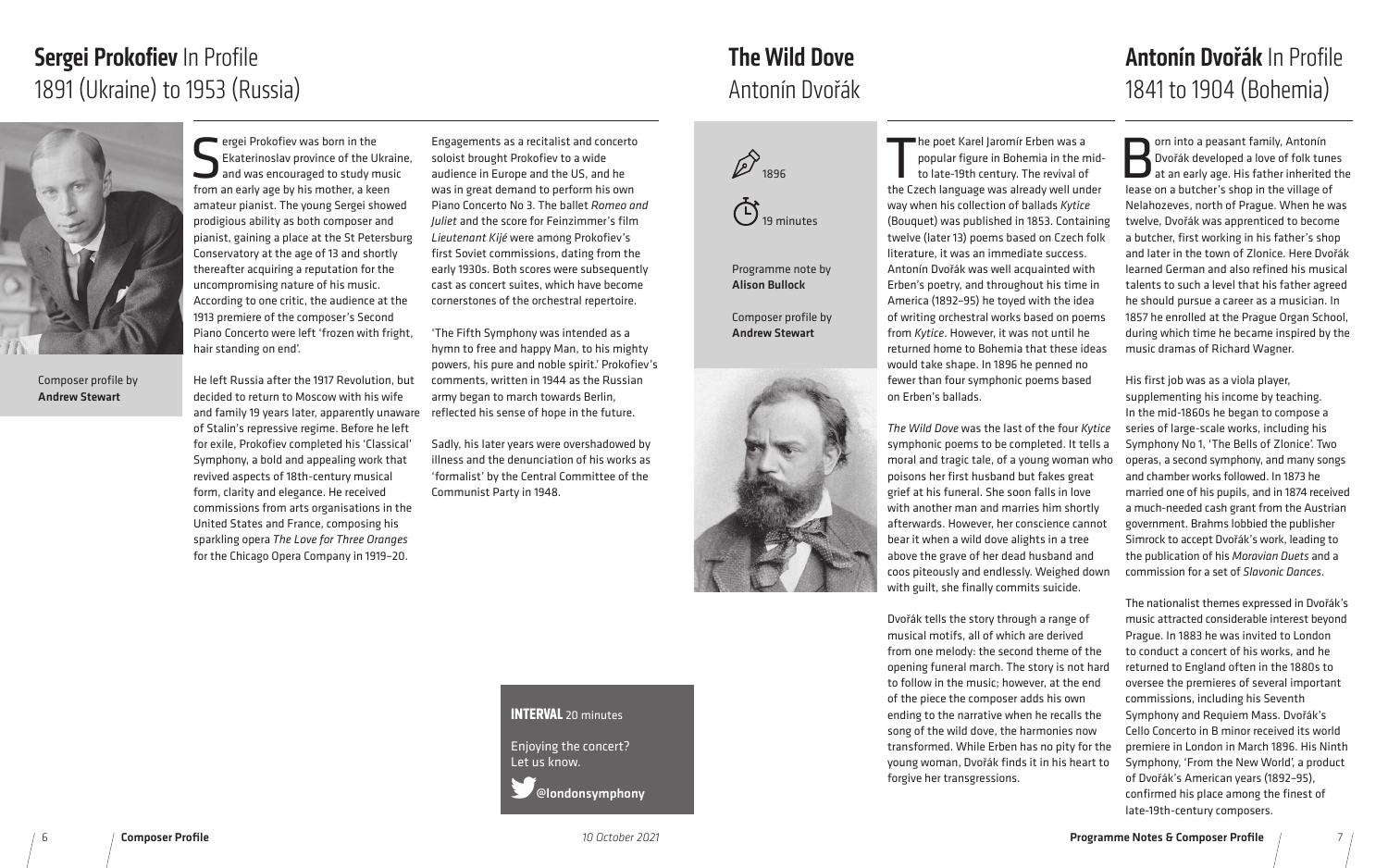# Claude Debussy In Profile 1862 to 1918 (France)



| I   | In 1904 he met Emma Bardac, the former<br>wife of a successful financier, and moved     |
|-----|-----------------------------------------------------------------------------------------|
| ;y  | into an apartment with her; his wife, Lily<br>Texier, attempted suicide following their |
| t   | separation. Debussy and Emma had a                                                      |
| st. | daughter and were subsequently married in<br>January 1908.                              |
| he  |                                                                                         |
| 3   | The composer's troubled domestic life did<br>not show in the quality of his work, with  |
|     | such magnificent scores as La mer for large                                             |
|     | orchestra and the first set of Images for                                               |
|     | piano produced during this period. Debussy's                                            |
| ier | ballet Jeux was first performed by Diaghilev's                                          |
| ne. | Ballets Russes in May 1913, a fortnight                                                 |
|     | before the premiere of Stravinsky's The Rite                                            |
| Э4, | of Spring.                                                                              |
|     | While living with cancer, Debussy completed                                             |
|     | the first three of a projected set of six                                               |
|     | instrumental sonatas. He died at his Paris                                              |
| Ś   | home and was buried at Passy cemetery.                                                  |
| ٦e  |                                                                                         |

espite an insecure family background (his father was imprisoned as a revolutionary in 1871), Claude Debuss took piano lessons and was accepted as a pupil of the Paris Conservatoire in 1872, but failed to make the grade as a concert pianis The gifted musician directed his talents towards composition, eventually winning th coveted Prix de Rome in 1884 and spending two years in Italy.

During the 1890s he lived in poverty with his mistress Gabrielle Dupont, eventually marrying the dressmaker Rosalie (Lily) Texi in 1899. His Prélude à l'après-midi d'un faur although regarded as a revolutionary work at the time of its premiere in December 189 soon found favour with concert-goers and the habitually conservative French press. Late in the summer of the previous year he had begun work on the only opera he completed, *Pelléas et Mélisande*, which was inspired by Maurice Maeterlinck's play of th same name. It was an immediate success after its first production in April 1902.

- 1 De l'aube à midi sur la mer (From Dawn to Noon on the Sea)
- 2 Jeux de vagues (The Play of the Waves) 3 Dialogue du vent et de la mer (Dialogue of the Wind and the Sea)

hough we should not take very<br>seriously his tongue-in-cheek re<br>that if he had not been a complex<br>he would have liked to be a sailor, the seriously his tongue-in-cheek remark that if he had not been a composer he would have liked to be a sailor, there is no doubt that Claude Debussy felt a lifelong fascination for the sea.





#### Programme note by Jeremy Thurlow

### La mer Claude Debussy

moods and textures. The titles of the three movements suggest a progression which has been concisely summed up as 'the sea awakening; the sea at play; the wild sea', and within these simple outlines the music suggests a thousand details, utterly compelling and 'exact', even when it can be hard to put into words the sensation that has been so exactly recreated.

But this paradox – music that is so strongly suggestive, and yet so evasive with regard to what is suggested – is at the heart of Debussy's achievement. When composing, he wrote his 'innumerable memories [were] worth more than a reality which tends to weigh too heavily on the imagination'. So we should not be surprised to learn that much of the work was written far from the sea.

In fact, Debussy was buffeted by storms of inspired the highly original form of Debussy's a different kind. The years in which he wrote *La mer* also saw the attempted suicide of his wife lily, his elopement with singer Emma Bardac, later to become his second wife, and the ensuing scandal (which included the rapid appearance of a highly successful play, closely and obviously modelled on the affair). While we should avoid imputing any direct correspondence, the tumult of the third movement might be felt to bear a trace of Debussy's own personal melodrama.

> But perhaps the most important stimulus here came from the visionary sea paintings of Turner, described by Debussy as 'the finest creator of mystery in the whole of art!'. In its originality of expression and range of feeling, however, Debussy's musical seascape stands alone, encompassing the majesty and delicacy, fury and stillness, effervescence and power of the sea in one of the great masterpieces of 20th-century music.

It seems to have moved into the centre of his compositional thoughts in his previous orchestral work, the *Nocturnes*, a set of three evocative 'sound-pictures' of which the third and longest is a seascape, *Sirènes*. But here and in other pieces of his, the sea remains a backdrop for mythological scenes; in *La mer* it comes into its own as the central and only character of the drama.

Orchestral excerpts from German composer Richard Wagner were commonly performed in France in Debussy's time, more so than the operas themselves. This may have three 'symphonic sketches' – particularly the first which unfolds as a succession of different evocative 'scenes'. Wagner's evocations of sea-storms and primeval rivers, forests and flames, present gradually evolving textures of subtly layered orchestral sound. In the operas these serve as backdrops; Debussy made them the central focus of his work. The term 'impressionism' here makes some sense: as with the famous impressionist painter Claude Monet and his colleagues, there is a desire to experience and capture a scene just for its own sake, a loving attention to ever-changing qualities of texture, atmosphere and mood, and an ability through suggestive, unconventional touches to bring the scene alive.

The evocative power of *La mer* is uncanny: no other piece of music has so vividly recreated the sea in its infinite variety of

Composer profile by Andrew Stewart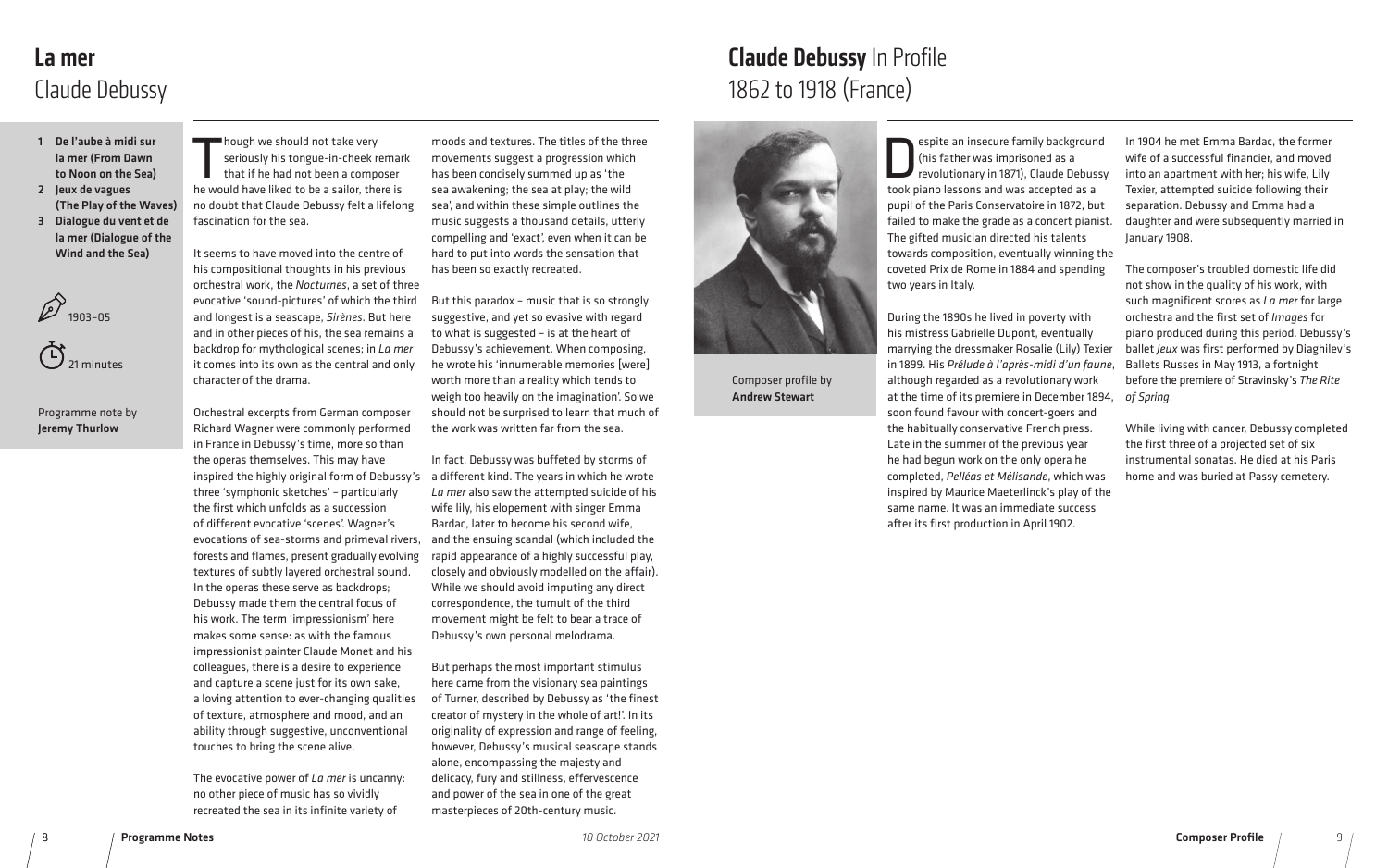Icola Benedetti is one of the most<br>sought-after violinists of her<br>spirited presence and wide appeal as a sought-after violinists of her generation. Her innate musicianship, spirited presence and wide appeal as a high-profile advocate of classical music has made her an influential classical artist.

In the 2021/22 season, Nicola collaborates with the London Symphony Orchestra, Los Angeles Philharmonic, Netherlands Radio Philharmonic and Cincinnati Symphony, among others. Last season's orchestral highlights include the critically-acclaimed world premiere performance of Mark Simpson's Violin Concerto with the London Symphony Orchestra and Gianandrea Noseda, and tours to Spain with the Philharmonia Orchestra and to Asia with the London Philharmonic Orchestra.

Nicola is a dedicated chamber musician, and since 2008 has performed in a trio with cellist Leonard Elschenbroich and pianist Alexei Grynyuk. The trio has appeared at venues including the Wigmore Hall, Amsterdam Concertgebouw, Alte Oper, Frankfurt, 92nd Street Y, New York, and City Hall, Hong Kong, and at the Edinburgh International and Ravinia festivals, among others. In November 2018 the trio embarke on a month-long Australian tour, giving nin performances in seven cities. Last season they toured Europe.

The winner of the GRAMMY Award for Best Classical Instrumental Solo (2020) and of Best Female Artist at the Classical BRIT Awards (2012 and 2013), Nicola records

orn in Oxford, Daniel Harding began his career assisting Sir Simon Rattle at the City of Birmingham Symphony Orchestra, with which he made his professional debut in 1994. He went on to assist Claudio Abbado at the Berlin Philharmonic, and made his debut with the orchestra at the 1996 Berlin Festival.

|    | exclusively for Decca (Universal Music).<br>Her most recent recording, of Elgar's Violin   |
|----|--------------------------------------------------------------------------------------------|
| ), | Concerto, entered at number one in the UK's<br>Official Classical Album Chart and received |
| 5  | widespread critical acclaim. Other recent                                                  |
|    | recordings include a GRAMMY award-                                                         |
|    | winning album of music written specially<br>for her by Wynton Marsalis. Her recording      |
|    | catalogue also includes concertos by                                                       |
|    | Shostakovich, Glazunov and Szymanowski                                                     |
|    | and Home-Coming: A Scottish Fantasy                                                        |
|    | (which made her the first solo British<br>violinist since the 1990s to enter the           |
|    | Top 20 of the Official UK Album Chart).                                                    |
|    |                                                                                            |
|    | In 2021 BBC Music Magazine named Nicola                                                    |
|    | 'Personality of the Year' for her online<br>support of young musicians during the          |
|    | pandemic. Her Virtual Sessions delivered                                                   |
|    | three weeks of online courses to players of                                                |
|    | all ages and standards, published more than                                                |
|    | 300 videos, delivered 64 live Zoom sessions<br>to around 1,900 musicians a week in 66      |
|    | countries, and gave 30 live sessions.                                                      |
|    |                                                                                            |
|    | Nicola was appointed a Commander of the                                                    |
|    | Order of the British Empire (CBE) in the 2019<br>New Year Honours List, and was awarded    |
|    | the Queen's Medal for Music in 2017, the                                                   |
| d  | youngest ever recipient. In 2013 she was                                                   |
| Ιe | appointed as an MBE in recognition of her                                                  |
|    | international music career and work with<br>music charities throughout the UK. To date     |
|    | she has received nine honorary degrees.                                                    |
| t  |                                                                                            |
|    | Nicola plays the Gariel Stradivarius (1717),                                               |
|    | courtesy of Jonathan Moulds.                                                               |

He is the Music and Artistic Director of the Swedish Radio Symphony Orchestra. He was Music Director of the Orchestre de Paris from 2016 to 2019, and Principal Guest Conductor of the London Symphony Orchestra from 2007 to 2017. He is honoured with the lifetime title of Conductor Laureate of the Mahler Chamber Orchestra. In 2018, Daniel was named Artistic Director of the Anima Mundi Festival, and in 2020 he was named Conductor in Residence of the Orchestre de la Suisse Romande for the 2021/22 and 2022/23 seasons.

He is a regular visitor to the Vienna Philharmonic, Royal Concertgebouw Orchestra, Berlin Philharmonic, Bavarian Radio Symphony Orchestra, Dresden Philharmonic and the Orchestra Filarmonica della Scala. In 2005 he opened the season at La Scala, Milan, conducting a new production of Mozart's *Idomeneo*. He has returned regularly to conduct at La Scala, most recently in 2018 for Schubert's *Fierrabras*. Other opera appearances include Britten's *The Turn of the Screw* and Berg's *Wozzeck* with the Royal Opera House, Covent Garden; Mozart's *Die Entführung aus dem Serail* at the Bayerische Staatsoper, Munich; Mozart's *The Magic Flute* for Wiener Festwochen and *Wozzeck* at the Theater an der Wien. Daniel has a close association with the Aix-enProvence Festival, where he has conducted new productions of Mozart's *Così fan tutte*, *Don Giovanni* and *The Marriage of Figaro*, *The Turn of the Screw*, Verdi's *La traviata* and Tchaikovsky's *Eugene Onegin.*

For Deutsche Grammophon, Daniel has released critically-acclaimed recordings of Mahler's Symphony No 10 with the Vienna Philharmonic and Orff's *Carmina Burana* with the Bavarian Radio Symphony Orchestra. For Virgin/EMI, recordings include Mahler's Symphony No 4 with the Mahler Chamber Orchestra, Brahms' Symphonies Nos 3 and 4 with the Deutsche Kammerphilharmonie Bremen and Britten's *Billy Budd* with the London Symphony Orchestra (GRAMMY Award-winner for best opera recording). His regular collaborations with Harmonia Mundi include most recently *The Wagner Project* with Matthias Goerne and Mahler's Symphony No 9 with the Swedish Radio Symphony Orchestra; both were a huge critical success.

Engagements in the 2021/22 season include concerts with the Filarmonica della Scala, Swedish Radio Symphony Orchestra, London Symphony Orchestra, Orchestre de la Suisse Romande, Orchestre de Paris, Staatskapelle Dresden, Bavarian Radio Symphony Orchestra and RAI Turin. He will also undertake a summer festivals tour with the Mahler Chamber Orchestra, and a European tour with the Royal Concertgebouw Orchestra.

In 2002 Daniel was awarded the title Chevalier de l'Ordre des Arts et des Lettres by the French Government, and in 2017 he was nominated to the position Officier de l'Ordre des Arts et des Lettres. In 2012 he was elected a member of the Royal Swedish Academy of Music. He is a qualified airline pilot.

### **ON STAGE WITH THE LSO**

Sunday 31 October 7pm, Barbican

#### **ARTIST PORTRAIT: ANTOINE TAMESTIT**

Jörg Widmann Viola Concerto Dvořák In der Natur Dvořák The Golden Spinning Wheel





### conductor Daniel Harding